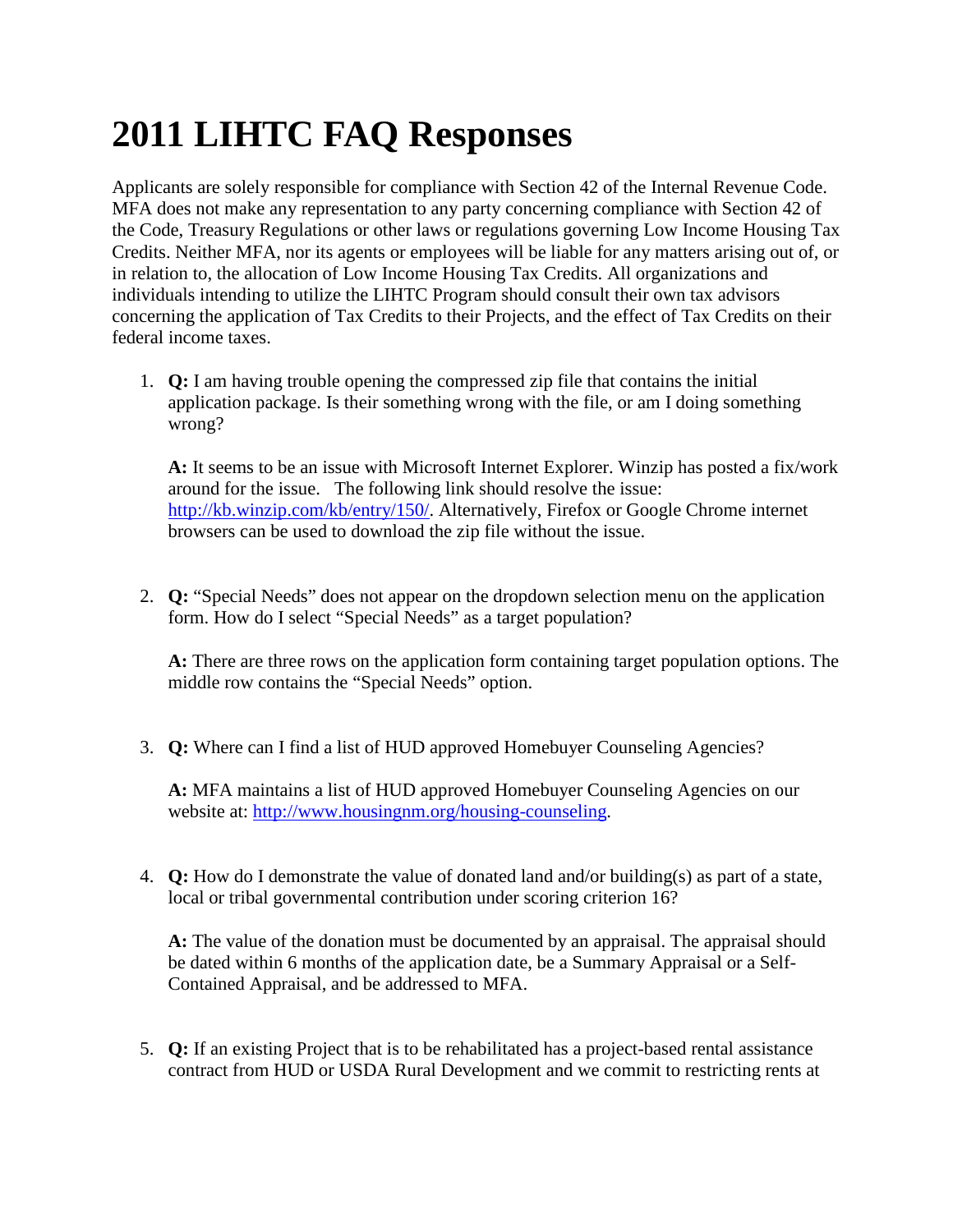50% of area median income, are we still allowed to collect the rents allowed by the rental assistance contract or must be use the 50% AMI LIHTC rent limits?

**A:** The Project can collect the rents allowed by the rental assistance contract. If the rental assistance contract is terminated, the Project will only be able to collect the maximum 50% AMI LIHTC rents allowed.

6. **Q:** How is commercial space treated when calculating per square foot development costs for scoring criterion #14?

**A:** The cost of the commercial space should be excluded from Total Development Cost and from the number of square feet.

7. **Q:** Will areas that were identified as Areas of Statistically Demonstrated Need for the 2011 QAP remain on the list in 2012?

**A:** Areas that were identified as Areas of Statistically Demonstrated Need for the 2011 QAP which were not on the list in 2010 will remain on the list in 2012.

8. **Q:** For Projects which will involve both Rehabilitation and New Construction, how many units must be New Construction to qualify as New Construction points under the Areas of Statistically Demonstrated Need scoring?

**A:** The proposed Project must include the greater of at least 15 units of New Construction or 20% of the total units.

- 9. **Q:** If a project sponsor decides to provide the permanent financing from their own funds, is the project still eligible for the points under scoring criterion # 25 or does the letter of intent have to come from a financial institution?
	- **A:** The letters must be from 3rd party lender or grantor.
- 10. **Q:** Does a government entity, such as a local housing authority, need to fill out page 6 of the application (Section VIII-non profit determination)?

**A:** Yes, all Projects seeking points under scoring criterion #1, must complete Section VIII of the application form.

11. **Q:** Is the acquisition basis for an acquisition/rehabilitation project eligible for the 30% basis boost if the proposed project is located in a QCT.